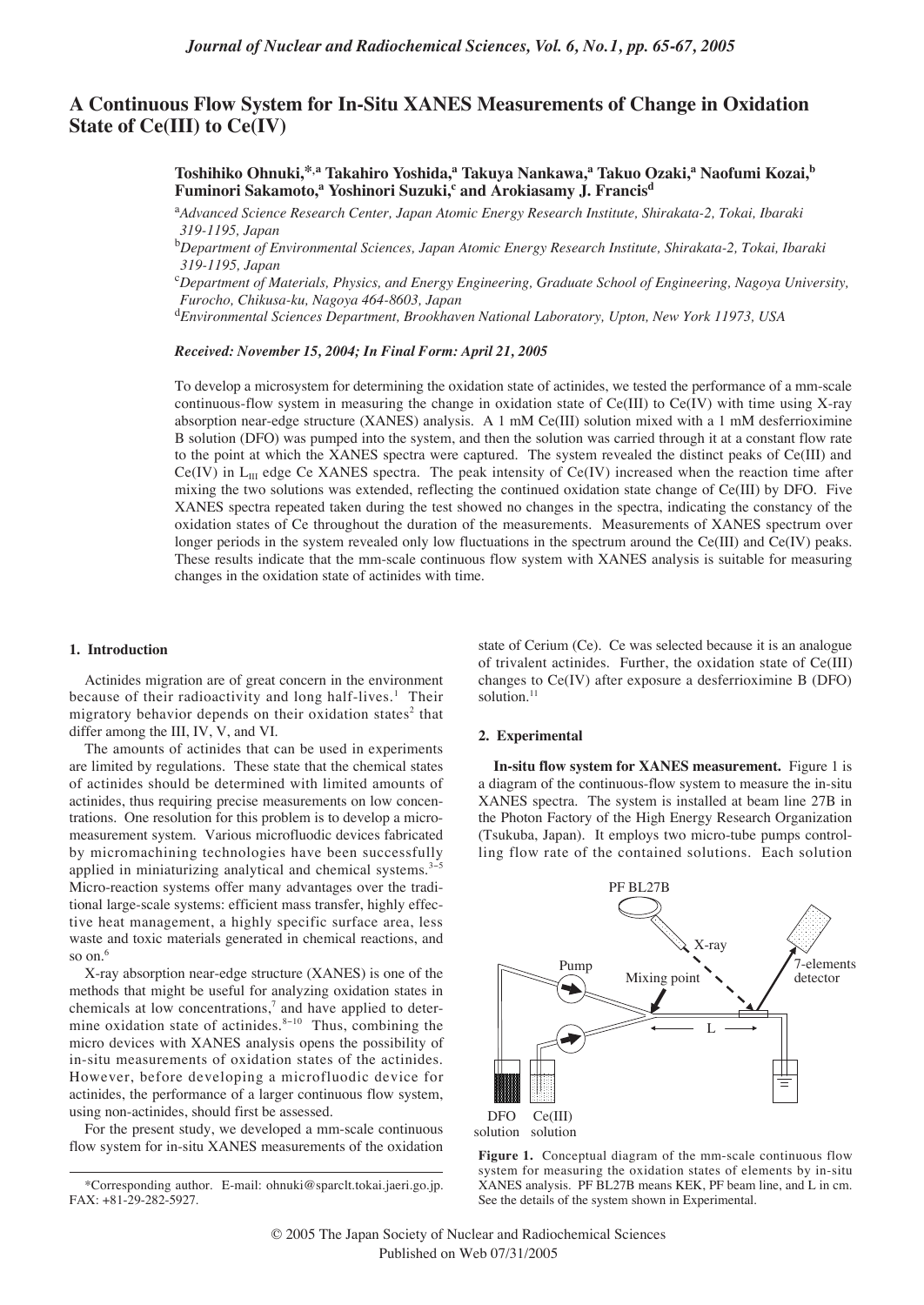pumped up from a polyethylene bottle is mixed at the system's mixing point. The hand-made mixer consisted of a silicon tube of 5 mm internal diameter. Through this tube, the mixed solution is introduced to the measurement cell made of a silicon plate with  $5 \times 5$  mm trench. The reaction time, *t*, in seconds was determined by  $t = L \cdot A \cdot r^{-1}$ , where *r* is flow rate (cm<sup>3</sup>/s), *L* length between the mixing point and the measurement point  $(cm)$ , and *A* is a cross section of the silicon tube  $(cm<sup>2</sup>)$ . Note that the mixer is simply a tube, and nothing inside the tube to ensure that the two solutions were mixed.

**Solution.** Desferrioxamine B (DFO), purchased from Sigma Co. Ltd., was used as received. The chemicals employed were analytical grade. 1 mM solutions of  $Ce(III)(NO<sub>3</sub>)<sub>3</sub>$  and DFO were prepared by dissolving them in deionized water. The pHs of the resulting solutions were adjusted to 7.0 by adding 1 M HCl and NaOH solution.

**Measurement of XANES spectra.** XANES spectra were measured in the fluorescence mode for the mixed solutions using a 7-element Ge array detector interfaced to singlechannel analyzers. XANES spectra for the Ce  $L_{\text{III}}$  edge were obtained at the measurement point by changing the energy of the induced X-ray that was scanned at intervals of 0.2 eV. The fluorescent X-ray of the mixed solution was measured for 5 s at each energy interval of the induced X-ray. To obtain the XANES spectra at different reaction times, the flow rate was changed to 3, 8, 18, or 180 s. The flow rate of the Ce and DFO solutions was the same.

XANES spectra were measured at different reaction times for the Ce  $L_{\text{III}}$  edge in the Ce(III) solution alone, and after the Ce solution was mixed with DFO solution. Cerium $(III)(NO<sub>3</sub>)<sub>3</sub>$ and  $Ce(IV)O<sub>2</sub>$  were used as the standard materials for trivalent and tetravalent Ce, respectively. Energy calibration was performed based on the energy of the first peak of  $Ce(IV)O<sub>2</sub>$  at 5731 eV.

**Constancy and stability of XANES spectrum.** Since the change in the oxidation state change of Ce(III) to Ce(IV) took place in the silicon tube after mixing the solutions, the performance of the in-situ XANES measurement system was rated by the constancy and stability of XANES spectrum. Five repetitive XANES spectra were captured to verify constancy. Each XANES spectrum was obtained by measuring the Ce-DFO solution at the measurement point for 5 s at each energy interval of the induced X-ray. The reaction time was 18 s after mixing. Measuring at 1- and 5- s at each energy interval of the induced X-ray assessed the stability of the XANES spectrum.

#### **3. Results and Discussion**

**XANES spectra measurements of Ce-DFO mixtures**. The *L*<sub>III</sub> edge Ce XANES spectra of a 1 mM Ce solution without DFO (Figure 2: Without DFO) showed one strong peak at 5726 eV. The peak energy was the same as that in the



Figure 2. The *L*<sub>III</sub> edge Ce XANES spectra of a 1 mM Ce solution alone (Without DFO), at 3, 8, 18, and 120 s after mixing a 1 mM Ce(III) solution with a 1mM DFO solution. The spectra shown by Ce(III) and Ce(IV) are obtained from the standard solutions for  $Ce(III)(NO<sub>3</sub>)<sub>3</sub>$  and  $Ce(IV)O<sub>2</sub>$ .

spectrum of the Ce(III) standard, denoting that Ce was present as Ce(III) in the solution. Three seconds after mixing with a 1 mM DFO solution, the spectrum was the same as that in the unmodified Ce solution.

By 8 s, a small peak at approximately 5738 eV was distinguishable in the spectrum. The first peak energy was nearly the same as that of the Ce(III) standard solution, but its halfvalue width was broader than that of the standard. The energy of the first peak shifted to higher energy in the spectra collected at 18 and 180 s after mixing. Yoshida et al. indicated that the energy of the first peak shifts with a change in the fraction of Ce(III) to  $Ce(IV)$ .<sup>11</sup> This finding showed that  $Ce(IV)$ oxidized by the reaction with DFO. Our results indicated that the in-situ continuous flow system detected the change of the oxidation states of Ce in the Ce-DFO complex.

**Performance of the system.** Figure 3 depicts the XANES spectra of Ce measured repetitively five times at 18 s after mixing a 1 mM Ce(III) solution with 1 mM DFO solution. Two peaks around 5727 and 5737 eV were distinguished in all the spectra with energies different from that of Ce(III) or Ce(IV). This result indicated that some fractions of Ce were present as Ce(III) and Ce(IV). The peaks energies were constant in all the spectra, demonstrating that the XANES spectrum was invariant with time, showing constant oxidation states of Ce at the measurement point.

Figure 4 gives the XANES spectra of Ce measured for 1 and 5 s at each energy interval of the induced X-ray. The reaction time of a Ce(III) solution with a DFO solution was 18 s. Both spectra showed two peaks around 5727 and 5737 eV that did not changed with time. Thus, measuring the spectra for longer periods lowered fluctuations in the peaks' intensity, rendering them more distinct.

These results clearly affirmed the sufficiency of the system's performance in measuring the changes in oxidation states with



**Figure 3.** The XANES spectra of Ce collected 18 s after mixing a 1 mM Ce(III) solution with a 1 mM DFO solution and repeating the measurements 5 times. The reference spectra of Ce(III) and Ce(IV) are shown. The small numbers denote the sequential order of the measurements.



**Figure 4.** The XANES spectra of Ce measured at 18 s after mixing a 1 mM Ce(III) solution with a 1 mM DFO solution for 1s and for 5 s at each energy interval of the induced X-ray.